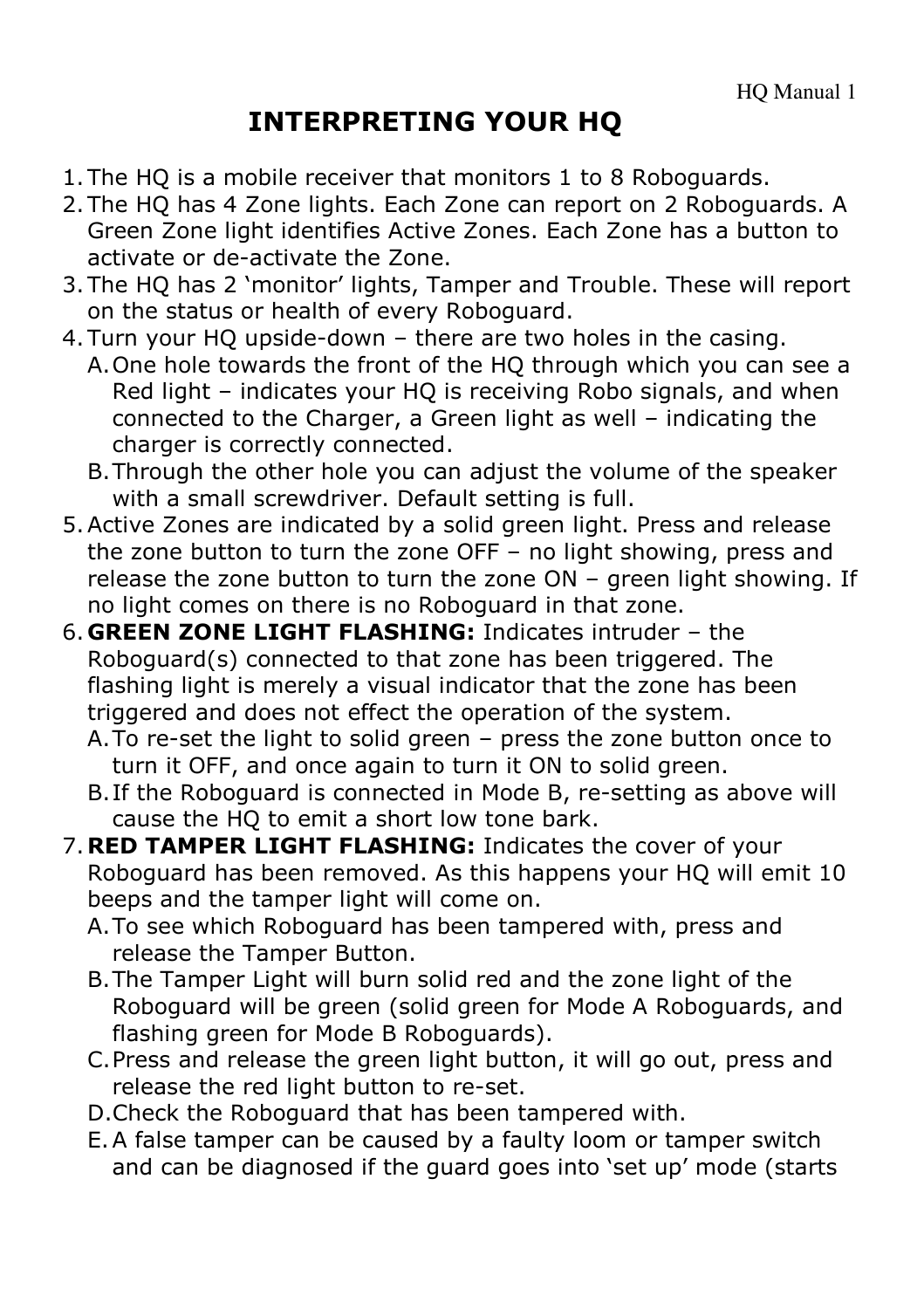beeping) when the signal is sent. Also check that the battery cover is correctly seated.

- 8. RED TROUBLE LIGHT FLASHING: Indicates your HQ is having trouble communicating with one or more Roboguards. The Roboguard sends an 'auto-test' radio signal to the HQ every 20 minutes. From this silent test, the HQ is able to determine the radio signal strength and battery voltage of each guard. If either is low the HQ will indicate this by flashing the red 'Trouble' light. To establish which Roboguard is reporting the trouble condition and to reset the light, you must do the following:
	- A. Press and release the Trouble Button.
	- B. The Trouble Light will burn solid red and the zone light of the Roboguard will be green (solid green for Mode A Roboguards, and flashing green for Mode B Roboguards).
	- C. Press and release the green light button, it will go out, press and release the red light button to re-set.
	- D. If your system is new, place the HQ in a different location to ensure it has good communication with the Roboguard.
	- E. If your system is a few years old, and the problem persists, change the batteries in the Trouble Roboguard.
	- F. A faulty TX PIR or CPU PIR can cause the trouble light to come on. To diagnose, switch the 'offending' TX PIR with another one from the existing installation to see if the problem persists with the same Roboguard or follows the TX to another Roboguard. Replace the 'offending' CPU or TX with a known working product. Always keep a spare set of known working PIR's (or a Demo Roboguard) with you for diagnostics.
	- G. If all else fails, it is possible you have a 'low range' HQ. Always keep a known, working HQ with you for diagnostics.

# INSTALLER SECTION: Setting up the HQ for the  $1<sup>st</sup>$  Time

The HQ has 5 outputs, allowing a connection to a siren, to your alarm panel or other devices such as a cell module. These outputs are accessed via the 'Tele-cable' supplied.

The HQ is remote ready and its outputs can be remotely activated or de-activated using a Roboguard Remote.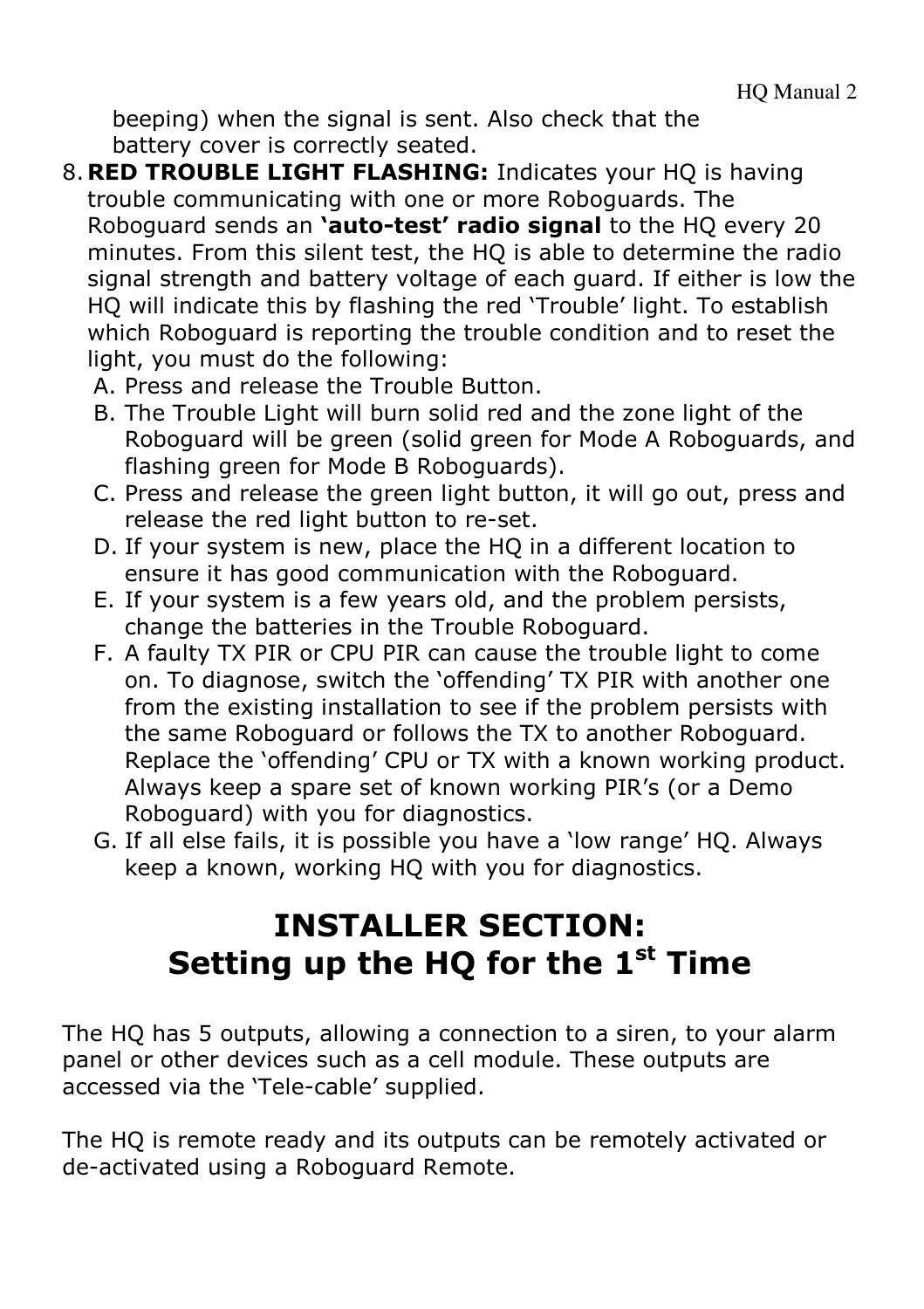# To program guards into the HQ, follow these steps:

- 1. Connect the Battery: **NOTE:** Your dealer may have done this already. This is also a good time to set your output ports – see program mode D.
- 2.Using the Allen key supplied, remove the 4 securing screws at the back of the HQ, locate the battery wire and clip it into the 2 pin box located on the bottom left of the PC board, (see picture below), close the back cover and replace the screws. Connect your HQ to the 12- Volt charger supplied and let it charge for 24 hrs to ensure long battery life.
- 3.Your HQ is now in Standby Mode. You can now program your Roboguards into the desired Zones on the HQ.
- 4.Program Modes A and B can each accept 4 Roboguards. If you have more than 4 Roboguards you will have to use both modes, if you have 4 or less then you can choose to use Mode A and/or Mode B.

NOTE: Roboguards that share a Zone in Mode A and Mode B will both be turned on and off together, so ensure that they are positioned adjacent to each other in your garden.



## PROGRAM MODE A: (FIRST 4 ROBOGUARDS)

1. Press and hold the Tamper Button until you hear a beep then release. The Tamper light will burn solid red.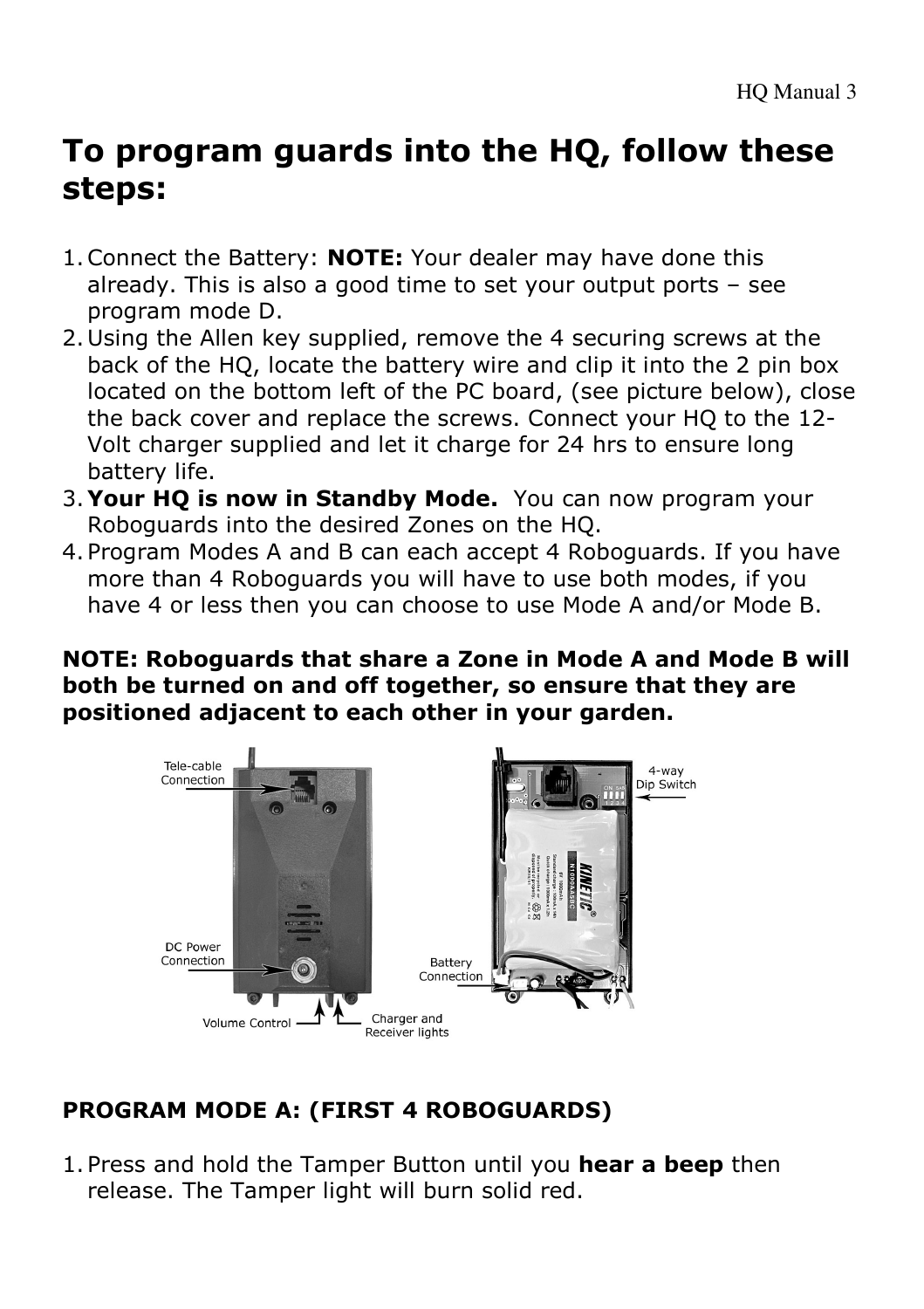2. Press and release the desired Zone button on the HQ, it will burn solid areen.



- 3.Press and release the Tamper Switch on your Roboguard. The Roboguard will sound 4 beeps and transmit a tamper signal, your HQ will emit 10 beeps, and all the lights will flash to indicate successful programming.
- 4.Press any Zone Button to return to Standby Mode (or the HQ will time-out in 20 seconds).
- 5.To program the next Roboguard, press and hold the HQ Tamper Button until you hear a beep. The Tamper light will burn solid red and the previously programmed Roboguard Zone (s) will burn solid green. Press and release the desired Zone button on the HQ, it will burn solid green and the other green lights will turn off.
- 6.Press and release the Tamper Switch on your Roboguard. The Roboguard will transmit a tamper signal, your HQ will emit 10 beeps, and all the lights will flash. Press any Zone Button to return to Standby Mode or let the HQ time-out.
- 7.When your Roboguard is triggered (intruder) in Mode A:
	- A.The HQ will beep the corresponding number of times as the Zone. The HQ will beep once for Zone 1, twice for zone 2 and so on.
	- B.The green Zone light will start to flash for visual identification of the triggered Roboguard. The green Zone light will continue to flash until it is re-set. This does not affect the operation of your system.
	- C. To reset the flashing Zone light to solid green press the Zone button twice. (Once to turn the Zone OFF –disarm, once to turn the Zone back ON – re-arm.)

## PROGRAM MODE B: (ADDITONAL 4 ROBOGUARDS)

- 1. Press and hold the Trouble Button until you hear a beep then release. The Trouble light will burn solid red. (Press Tamper to exit early and effect no changes)
- 2.Press and release the desired Zone button on the HQ, it will burn solid green.
- 3.Press and release the Tamper Switch on your Roboguard. The Roboguard will transmit a tamper signal, your HQ will emit 10 beeps, and all the lights will flash to indicate successful programming.
- 4.Press any Zone Button to return to Standby Mode (or the HQ will time-out in 20 seconds).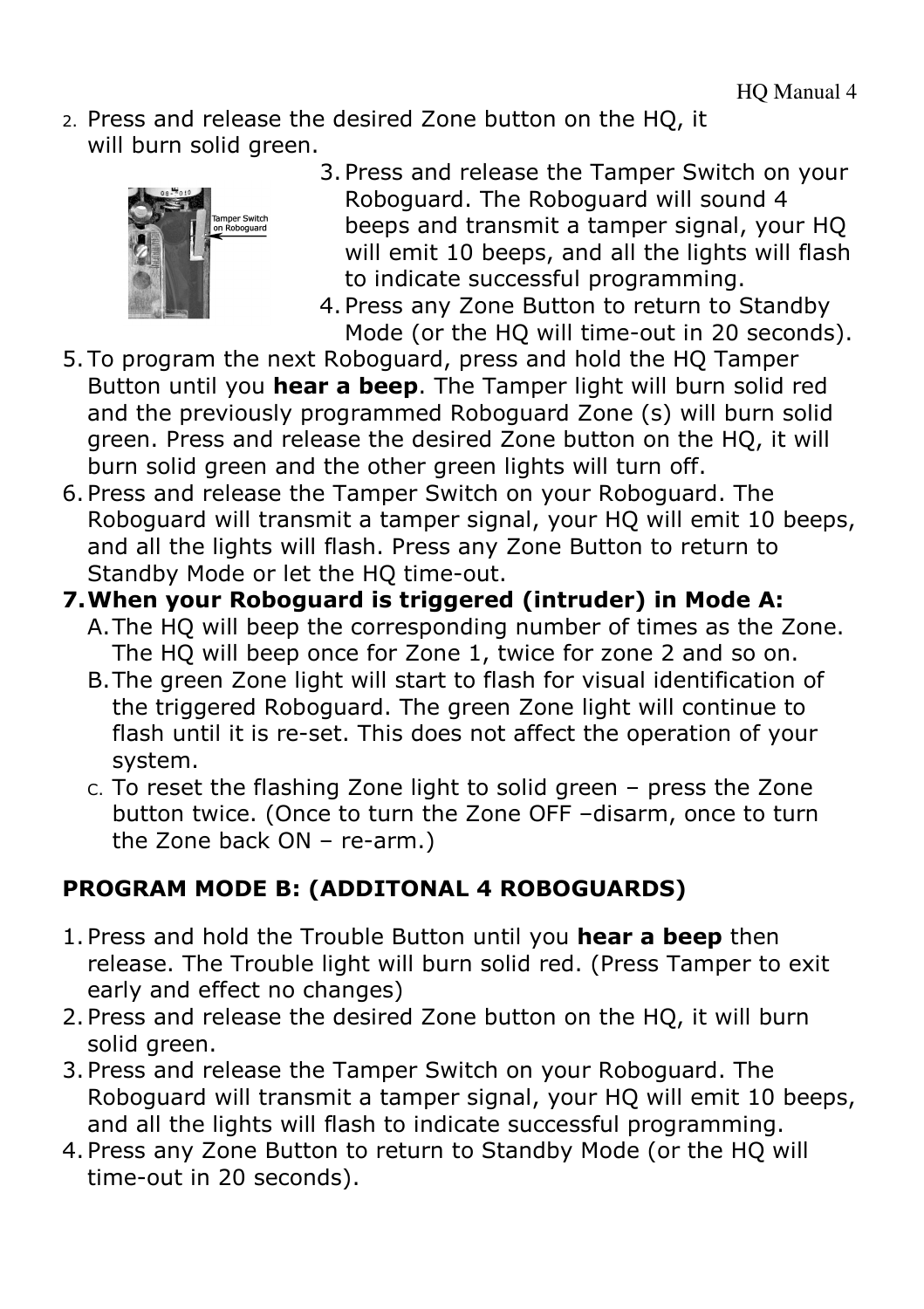- 5.To program the next Roboguard, press and hold the Trouble Button until you hear a beep. The Trouble light will burn solid red and the previously programmed Roboguard Zone (s) will burn solid green.
- 6.Press and release the desired Zone button on the HQ, it will burn solid green and the other green lights will turn off.
- 7.Press and release the Tamper Switch on your Roboguard and continue as above.

### 8.When your Roboguard is triggered (intruder) in Mode B:

- A.The HQ will beep the corresponding number of times as the Zone followed by a low tone.
- B.The green Zone light will start to flash for visual identification of the triggered Roboguard. The green Zone light will continue to flash until it is re-set. This does not affect the operation of your system.
- C.To reset the flashing Zone light to solid green press the Zone button twice. (Once to turn the Zone off –disarm, once to turn the Zone back on – re-arm.)

To Remove a Roboguard from a Zone: Enter program mode A or B, select the Zone to be removed and press the Trouble button.

Note: When re-setting a Zone that has been triggered in Mode B the HQ will emit a short low-tone bark. This allows you to hear the difference between a Mode A trigger and a Mode B trigger.

## PROGRAM MODE C: REMOTE CONTROL PROGRAMMING

Remote Programming: The remote is only required if you want to use the arm/disarm, panic and silent panic functions. As a default setting, the HQ will trigger its own siren and/or another alarm panel via the 'Tele-cable' provided, for every intruder and/or tamper signal received. A remote programmed in can remotely activate/de-activate these triggers (except siren on a tamper).



To enter Remote Programming Mode: Press and hold both Tamper and Trouble Buttons until you hear a beep. Release the buttons, both Tamper and Trouble Lights will be burning solid red. Any

function already programmed will burn solid green for the activated zones. Every zone in this mode has a different function: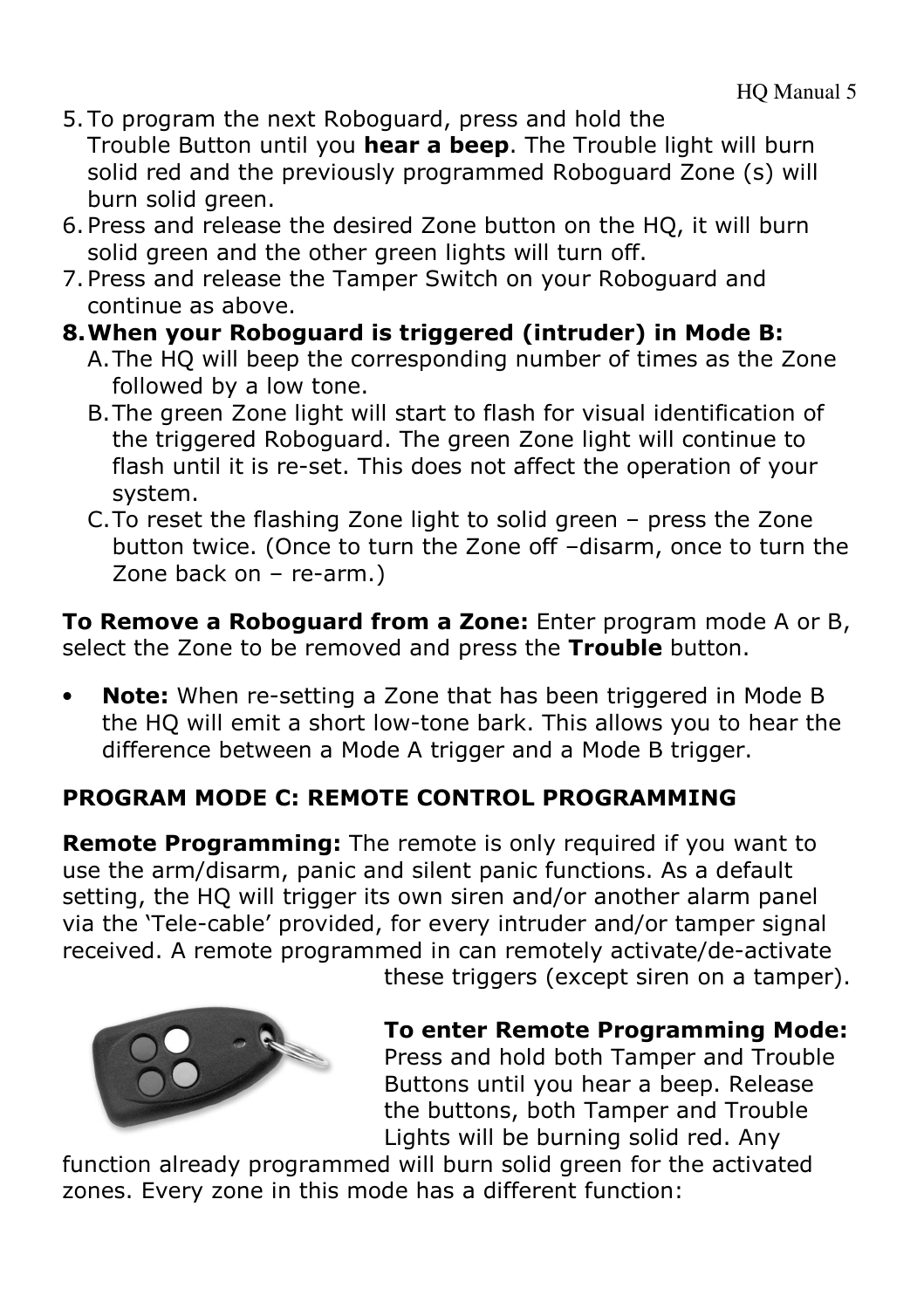Zone 1: ARM/DISARM – will only activate/de-activate the connection to the siren or panel.

Zone 2: PANIC – will activate the siren and a panel connection. Zone 3: SILENT PANIC – no siren, panel connection only. Zone 4: AUXILLARY - HQ emits a series of tones, used as a summons for Medical, Doorbell or for testing remotes.

Select the appropriate zone. The zone light will burn solid green. Press and hold the button on your remote that you wish to use for this function. Any button on the remote can be used (we recommend white - arm/disarm, red- panic). The HQ will emit 10 beeps and all the lights will flash. Press any zone to revert to Standby Mode or let the HO time out. Repeat the steps above to add more remote functions. To remove a button programmed in: Enter C programming mode, select the zone, and press trouble.

- On Remote ARM both Trouble and Tamper will burn solid RED.
- Whichever Zones were ON/FLASHING on the HQ (green lights) will be armed. Zones that were OFF will not be included. To turn zones ON or OFF, the HQ must be disarmed.
- Arming the HQ your Siren will emit 1 Bark.
- Disarming the HQ your siren will emit 2 Barks.
- If triggered, disarming the HQ your siren will emit 3 Barks.
- If the siren is running it can be turned off with the arm/disarm button on your remote, or by pushing any Zone button on the HQ. Your system is still active and the siren will continue to be triggered by active Roboguards until disarmed by remote.
- The siren will trigger a maximum of 5 times, until re-set.
- An LED UNIT (visual indicator) is available (sold separately) for switching an external LED-light ON/OFF to indicate alarm status.

## SIREN CONNECTION

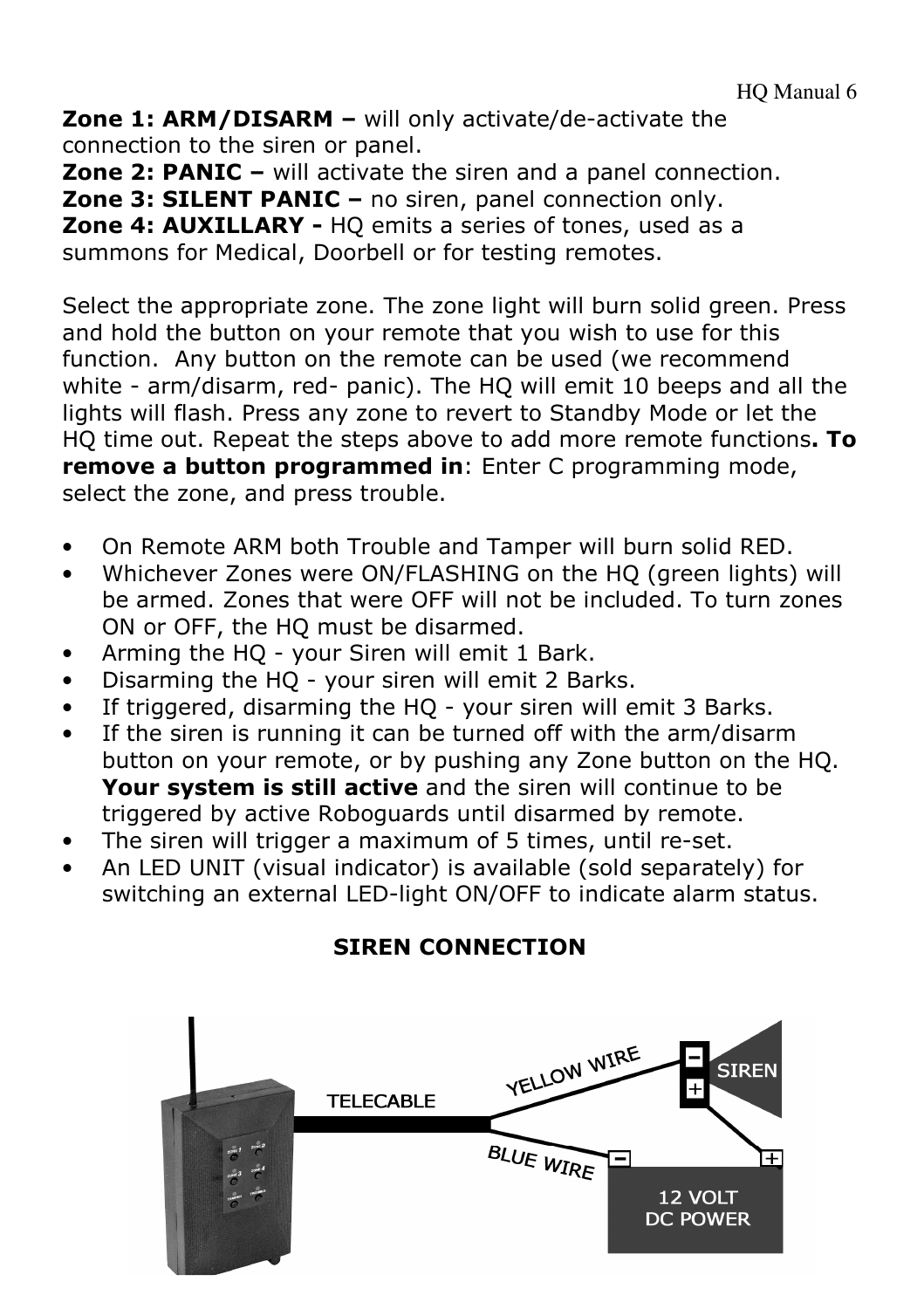### PROGRAM MODE D: OUTPUT PORT PROGRAMMING

The HQ can be connected to your alarm panel using the 'Tele-cable' provided with your purchase. You can change the HQ outputs to the panel depending on the number of panel zones available to you.

Output Format 1: Monitor all Roboguards separately. Output Format 2: All Roboguards report to a single panel zone. Both Output Formats can be selected to trigger either NORMALLY OPEN or NORMALLY CLOSED circuits.

### To enter the programming mode:

- 1. Disconnect 12Volt power and the battery after opening the HQ.
- 2. Hold down both the Tamper and Trouble buttons and connect the 12Volt power supply until you hear a beep. Release the buttons. Both red lights will flash and the default Setting 3, ON.
- 3. Select a Setting 1,2,3,4 from the two tables.
- 4. Press and release the Tamper button to accept. HQ will beep 10 times and all the lights will flash. Reconnect the battery and replace the cover.

| <b>OUTPUT FORMAT 1</b> |                   |        |                             |        |  |  |  |
|------------------------|-------------------|--------|-----------------------------|--------|--|--|--|
|                        | Setting $1 = N/O$ |        | Setting $3 = N/C$ (Default) |        |  |  |  |
| White                  | Zone 1            |        |                             |        |  |  |  |
| <b>Black</b>           |                   | Zone 2 |                             |        |  |  |  |
| Red                    |                   |        | Zone 3                      |        |  |  |  |
| Green                  |                   |        |                             | Zone 4 |  |  |  |

| <b>OUTPUT FORMAT 2</b> |                                        |        |         |              |  |  |  |
|------------------------|----------------------------------------|--------|---------|--------------|--|--|--|
|                        | Setting $2 = N/O$<br>Setting $4 = N/C$ |        |         |              |  |  |  |
| White                  | Zone1234                               |        |         |              |  |  |  |
| <b>Black</b>           |                                        | Tamper |         |              |  |  |  |
| Red                    |                                        |        | Trouble |              |  |  |  |
| Green                  |                                        |        |         | Panic/Silent |  |  |  |

The HQ output wires (white to green) use transistors rated at a maximum of 40mA which is sufficient to switch a relay, timer board or alarm panel. For most alarm panel connections (usually N/C), the HQ zone wire is connected through the in-line resistor of the spare panel zone. The blue is common and should always be connected to the battery -VE or common of anything that has its own power source.

To check the switching put your multi-meter on Ohms, and measure the resistance between ground (blue wire) and the desired wire (white